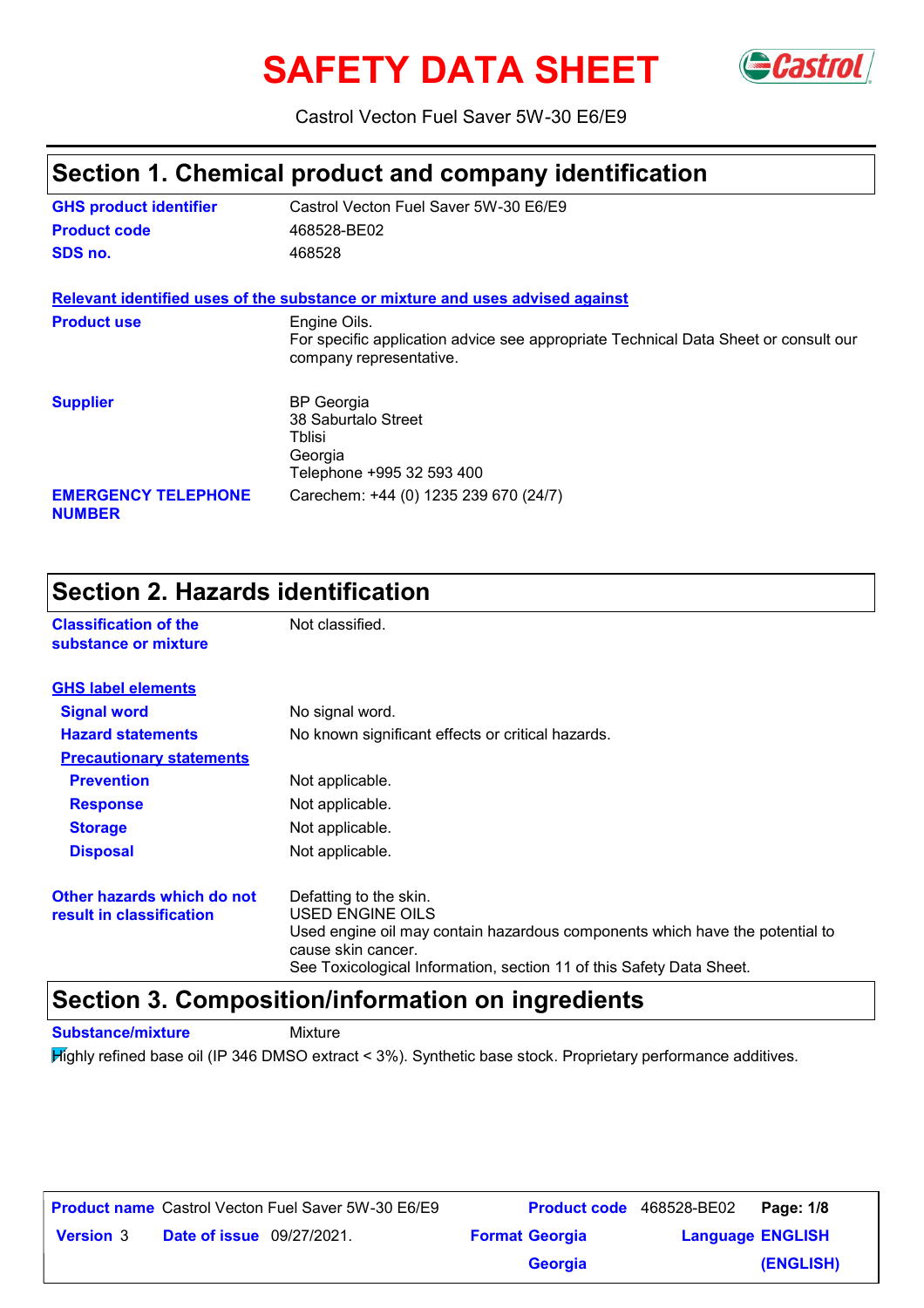### **Section 3. Composition/information on ingredients**

| <b>Ingredient name</b>                                    | $\frac{9}{6}$ | <b>CAS number</b> |
|-----------------------------------------------------------|---------------|-------------------|
| Distillates (petroleum), hydrotreated heavy paraffinic    | 1≥25 - ≤50    | 64742-54-7        |
| Distillates (petroleum), solvent-dewaxed heavy paraffinic | ا≤3           | 64742-65-0        |
| Distillates (petroleum), hydrotreated light paraffinic    | ՝≤3           | 64742-55-8        |
| Distillates (petroleum), solvent-dewaxed light paraffinic | ՝≤3           | 64742-56-9        |
| Alkylated phenol                                          | $ $ < 0.1     | 74499-35-7 /      |
|                                                           |               | 121158-58-5       |

**There are no additional ingredients present which, within the current knowledge of the supplier and in the concentrations applicable, are classified as hazardous to health or the environment and hence require reporting in this section.**

**Occupational exposure limits, if available, are listed in Section 8.**

#### **Section 4. First aid measures**

| <b>Description of necessary first aid measures</b> |                                                                                                                                                                                                                                         |
|----------------------------------------------------|-----------------------------------------------------------------------------------------------------------------------------------------------------------------------------------------------------------------------------------------|
| <b>Inhalation</b>                                  | If inhaled, remove to fresh air. Get medical attention if symptoms occur.                                                                                                                                                               |
| <b>Ingestion</b>                                   | Do not induce vomiting unless directed to do so by medical personnel. Get medical<br>attention if symptoms occur.                                                                                                                       |
| <b>Skin contact</b>                                | Wash skin thoroughly with soap and water or use recognised skin cleanser.<br>Remove contaminated clothing and shoes. Wash clothing before reuse. Clean<br>shoes thoroughly before reuse. Get medical attention if symptoms occur.       |
| <b>Eye contact</b>                                 | In case of contact, immediately flush eyes with plenty of water for at least 15<br>minutes. Eyelids should be held away from the eyeball to ensure thorough rinsing.<br>Check for and remove any contact lenses. Get medical attention. |
|                                                    | Most important symptoms/effects, acute and delayed                                                                                                                                                                                      |
|                                                    | Cae Caetian 11 fermese detailed information on booth effects and ownstance                                                                                                                                                              |

See Section 11 for more detailed information on health effects and symptoms.

**Indication of immediate medical attention and special treatment needed, if necessary**

| <b>Specific treatments</b>        | No specific treatment.                                                             |
|-----------------------------------|------------------------------------------------------------------------------------|
| <b>Notes to physician</b>         | Treatment should in general be symptomatic and directed to relieving any effects.  |
| <b>Protection of first-aiders</b> | No action shall be taken involving any personal risk or without suitable training. |

### **Section 5. Firefighting measures**

| <b>Extinguishing media</b>                               |                                                                                                                                                                                                   |
|----------------------------------------------------------|---------------------------------------------------------------------------------------------------------------------------------------------------------------------------------------------------|
| <b>Suitable extinguishing</b><br>media                   | In case of fire, use foam, dry chemical or carbon dioxide extinguisher or spray.                                                                                                                  |
| <b>Unsuitable extinguishing</b><br>media                 | Do not use water jet.                                                                                                                                                                             |
| <b>Specific hazards arising</b><br>from the chemical     | In a fire or if heated, a pressure increase will occur and the container may burst.                                                                                                               |
| <b>Hazardous thermal</b><br>decomposition products       | Combustion products may include the following:<br>carbon oxides (CO, CO <sub>2</sub> ) (carbon monoxide, carbon dioxide)                                                                          |
| <b>Special protective actions</b><br>for fire-fighters   | Promptly isolate the scene by removing all persons from the vicinity of the incident if<br>there is a fire. No action shall be taken involving any personal risk or without<br>suitable training. |
| <b>Special protective</b><br>equipment for fire-fighters | Fire-fighters should wear positive pressure self-contained breathing apparatus<br>(SCBA) and full turnout gear.                                                                                   |

|                  |                                  | <b>Product name</b> Castrol Vecton Fuel Saver 5W-30 E6/E9 | Product code 468528-BE02 |                         | Page: 2/8 |
|------------------|----------------------------------|-----------------------------------------------------------|--------------------------|-------------------------|-----------|
| <b>Version 3</b> | <b>Date of issue</b> 09/27/2021. |                                                           | <b>Format Georgia</b>    | <b>Language ENGLISH</b> |           |
|                  |                                  |                                                           | <b>Georgia</b>           |                         | (ENGLISH) |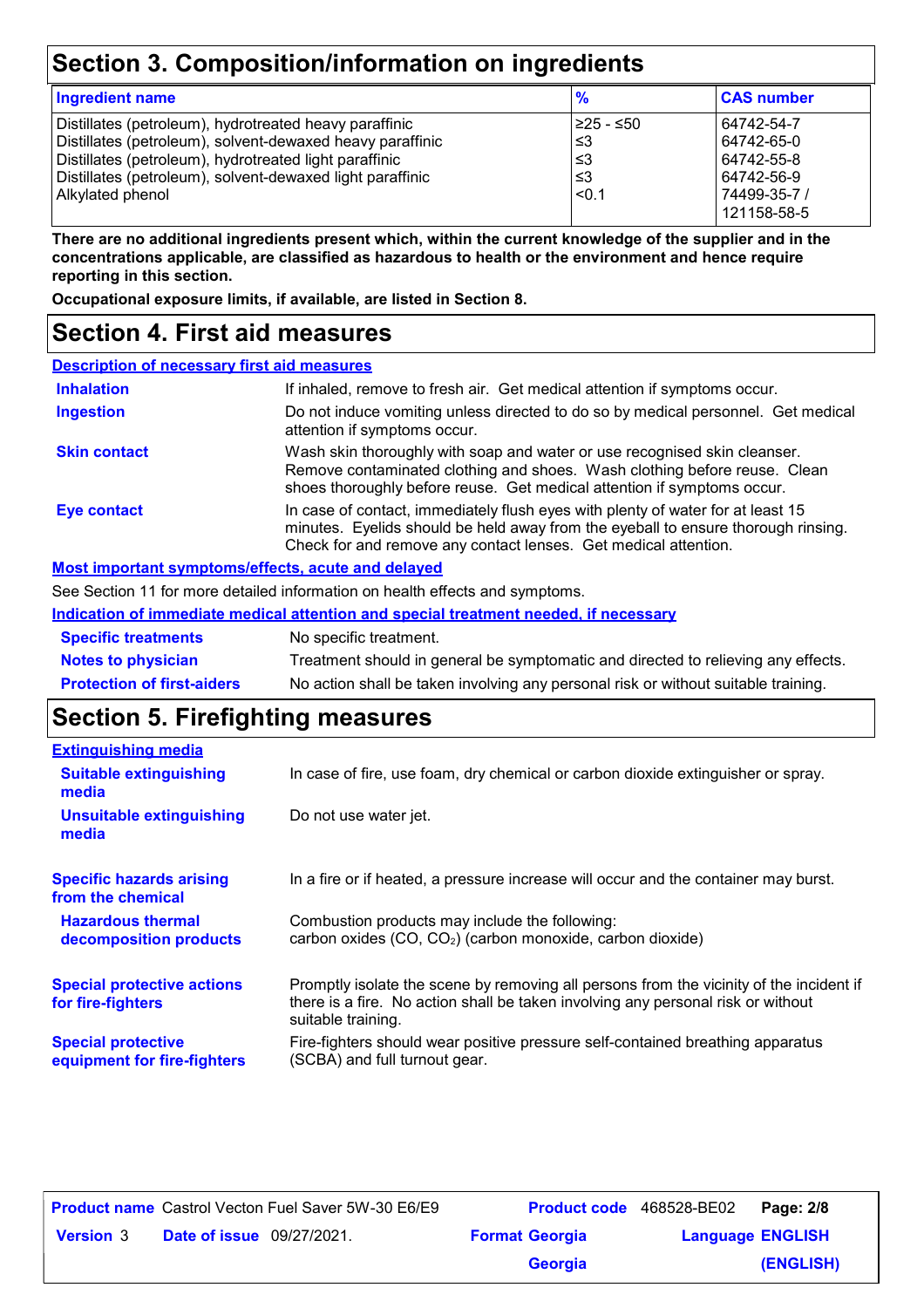#### **Section 6. Accidental release measures**

|                                                             | <b>Personal precautions, protective equipment and emergency procedures</b>                                                                                                                                                                                                                                                                                                                         |
|-------------------------------------------------------------|----------------------------------------------------------------------------------------------------------------------------------------------------------------------------------------------------------------------------------------------------------------------------------------------------------------------------------------------------------------------------------------------------|
| For non-emergency<br>personnel                              | No action shall be taken involving any personal risk or without suitable training.<br>Evacuate surrounding areas. Keep unnecessary and unprotected personnel from<br>entering. Do not touch or walk through spilt material. Put on appropriate personal<br>protective equipment. Floors may be slippery; use care to avoid falling.                                                                |
| For emergency responders                                    | If specialised clothing is required to deal with the spillage, take note of any<br>information in Section 8 on suitable and unsuitable materials. See also the<br>information in "For non-emergency personnel".                                                                                                                                                                                    |
| <b>Environmental precautions</b>                            | Avoid dispersal of spilt material and runoff and contact with soil, waterways, drains<br>and sewers. Inform the relevant authorities if the product has caused environmental<br>pollution (sewers, waterways, soil or air).                                                                                                                                                                        |
| <b>Methods and material for containment and cleaning up</b> |                                                                                                                                                                                                                                                                                                                                                                                                    |
| <b>Small spill</b>                                          | Stop leak if without risk. Move containers from spill area. Absorb with an inert<br>material and place in an appropriate waste disposal container. Dispose of via a<br>licensed waste disposal contractor.                                                                                                                                                                                         |
| <b>Large spill</b>                                          | Stop leak if without risk. Move containers from spill area. Prevent entry into sewers,<br>water courses, basements or confined areas. Contain and collect spillage with non-<br>combustible, absorbent material e.g. sand, earth, vermiculite or diatomaceous earth<br>and place in container for disposal according to local regulations. Dispose of via a<br>licensed waste disposal contractor. |

#### **Section 7. Handling and storage**

#### **Precautions for safe handling**

| <b>Protective measures</b>                                                | Put on appropriate personal protective equipment (see Section 8).                                                                                                                                                                                                                                                                                                                                                                                                                                                                                                                              |
|---------------------------------------------------------------------------|------------------------------------------------------------------------------------------------------------------------------------------------------------------------------------------------------------------------------------------------------------------------------------------------------------------------------------------------------------------------------------------------------------------------------------------------------------------------------------------------------------------------------------------------------------------------------------------------|
| <b>Advice on general</b><br>occupational hygiene                          | Eating, drinking and smoking should be prohibited in areas where this material is<br>handled, stored and processed. Wash thoroughly after handling. Remove<br>contaminated clothing and protective equipment before entering eating areas. See<br>also Section 8 for additional information on hygiene measures.                                                                                                                                                                                                                                                                               |
| <b>Conditions for safe storage,</b><br>including any<br>incompatibilities | Store in accordance with local regulations. Store in original container protected<br>from direct sunlight in a dry, cool and well-ventilated area, away from incompatible<br>materials (see Section 10) and food and drink. Keep container tightly closed and<br>sealed until ready for use. Store and use only in equipment/containers designed for<br>use with this product. Containers that have been opened must be carefully resealed<br>and kept upright to prevent leakage. Do not store in unlabelled containers. Use<br>appropriate containment to avoid environmental contamination. |
| <b>Not suitable</b>                                                       | Prolonged exposure to elevated temperature                                                                                                                                                                                                                                                                                                                                                                                                                                                                                                                                                     |
|                                                                           |                                                                                                                                                                                                                                                                                                                                                                                                                                                                                                                                                                                                |

#### **Section 8. Exposure controls/personal protection**

#### **Control parameters**

None. **Appropriate engineering controls** Provide exhaust ventilation or other engineering controls to keep the relevant airborne concentrations below their respective occupational exposure limits. All activities involving chemicals should be assessed for their risks to health, to ensure exposures are adequately controlled. Personal protective equipment should only be considered after other forms of control measures (e.g. engineering controls) have been suitably evaluated. Personal protective equipment should conform to appropriate standards, be suitable for use, be kept in good condition and properly maintained. **Occupational exposure limits Product name** Castrol Vecton Fuel Saver 5W-30 E6/E9 **Product code** 468528-BE02 **Page: 3/8**  $208$ 

|                  |                                  | <b>Product Hame</b> Castrol Vector Puel Saver 300-30 E0/E9 |                       | <b>Product code</b> 400020-DEUZ <b>Page.</b> 3/0 |           |
|------------------|----------------------------------|------------------------------------------------------------|-----------------------|--------------------------------------------------|-----------|
| <b>Version 3</b> | <b>Date of issue</b> 09/27/2021. |                                                            | <b>Format Georgia</b> | <b>Language ENGLISH</b>                          |           |
|                  |                                  |                                                            | <b>Georgia</b>        |                                                  | (ENGLISH) |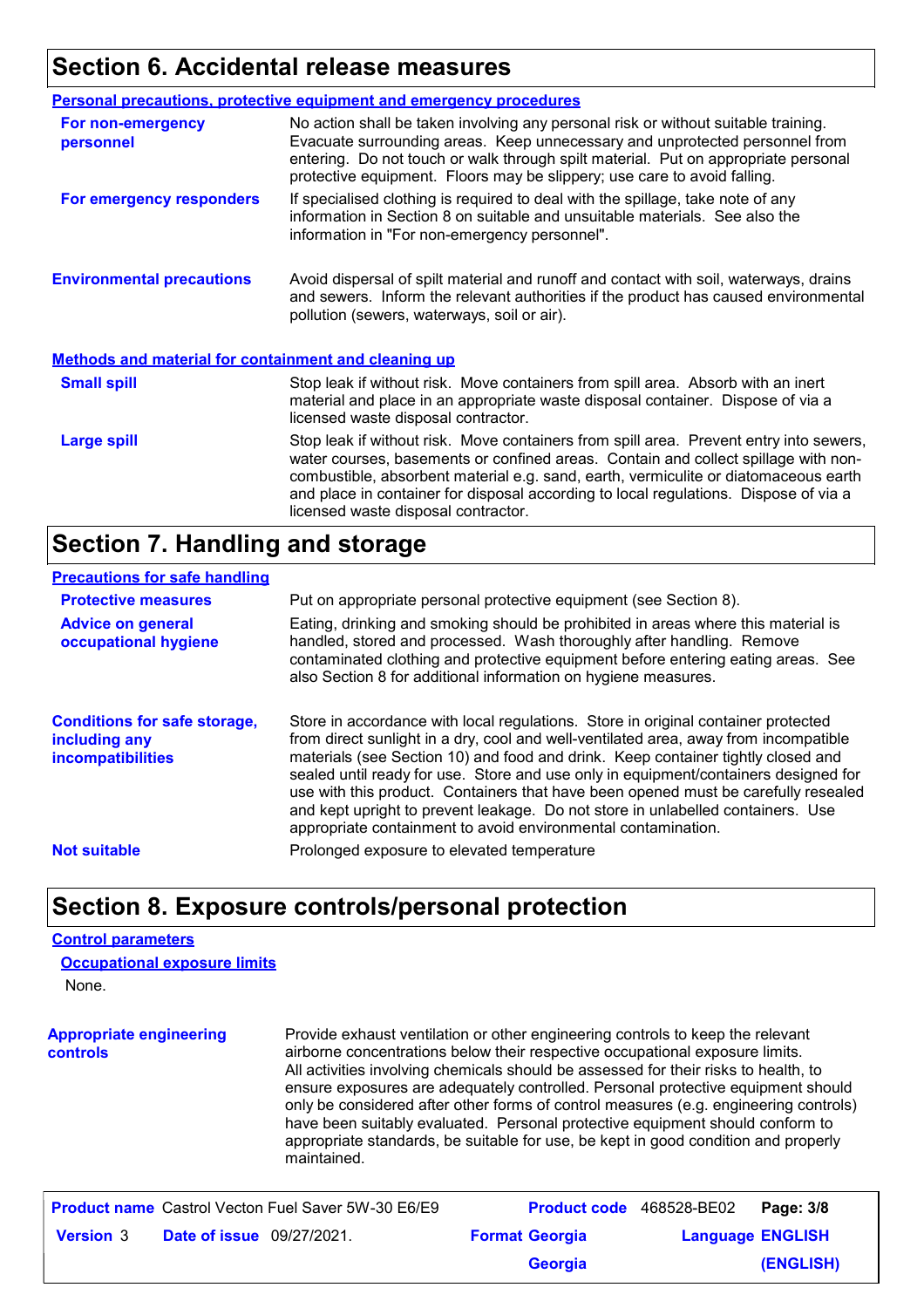### **Section 8. Exposure controls/personal protection**

| <b>Environmental exposure</b>         | Your supplier of personal protective equipment should be consulted for advice on<br>selection and appropriate standards. For further information contact your national<br>organisation for standards.<br>The final choice of protective equipment will depend upon a risk assessment. It is<br>important to ensure that all items of personal protective equipment are compatible.<br>Emissions from ventilation or work process equipment should be checked to ensure                                                                                                                                                                                                                                                                                                                          |
|---------------------------------------|-------------------------------------------------------------------------------------------------------------------------------------------------------------------------------------------------------------------------------------------------------------------------------------------------------------------------------------------------------------------------------------------------------------------------------------------------------------------------------------------------------------------------------------------------------------------------------------------------------------------------------------------------------------------------------------------------------------------------------------------------------------------------------------------------|
| controls                              | they comply with the requirements of environmental protection legislation. In some<br>cases, fume scrubbers, filters or engineering modifications to the process<br>equipment will be necessary to reduce emissions to acceptable levels.                                                                                                                                                                                                                                                                                                                                                                                                                                                                                                                                                       |
| <b>Individual protection measures</b> |                                                                                                                                                                                                                                                                                                                                                                                                                                                                                                                                                                                                                                                                                                                                                                                                 |
| <b>Hygiene measures</b>               | Wash hands, forearms and face thoroughly after handling chemical products, before<br>eating, smoking and using the lavatory and at the end of the working period.<br>Appropriate techniques should be used to remove potentially contaminated clothing.<br>Wash contaminated clothing before reusing. Ensure that eyewash stations and<br>safety showers are close to the workstation location.                                                                                                                                                                                                                                                                                                                                                                                                 |
| <b>Eye/face protection</b>            | Safety glasses with side shields.                                                                                                                                                                                                                                                                                                                                                                                                                                                                                                                                                                                                                                                                                                                                                               |
| <b>Skin protection</b>                |                                                                                                                                                                                                                                                                                                                                                                                                                                                                                                                                                                                                                                                                                                                                                                                                 |
| <b>Hand protection</b>                | Wear protective gloves if prolonged or repeated contact is likely. Wear chemical<br>resistant gloves. Recommended: Nitrile gloves. The correct choice of protective<br>gloves depends upon the chemicals being handled, the conditions of work and use,<br>and the condition of the gloves (even the best chemically resistant glove will break<br>down after repeated chemical exposures). Most gloves provide only a short time of<br>protection before they must be discarded and replaced. Because specific work<br>environments and material handling practices vary, safety procedures should be<br>developed for each intended application. Gloves should therefore be chosen in<br>consultation with the supplier/manufacturer and with a full assessment of the<br>working conditions. |
| <b>Body protection</b>                | Use of protective clothing is good industrial practice.<br>Personal protective equipment for the body should be selected based on the task<br>being performed and the risks involved and should be approved by a specialist<br>before handling this product.<br>Cotton or polyester/cotton overalls will only provide protection against light<br>superficial contamination that will not soak through to the skin. Overalls should be<br>laundered on a regular basis. When the risk of skin exposure is high (e.g. when<br>cleaning up spillages or if there is a risk of splashing) then chemical resistant aprons<br>and/or impervious chemical suits and boots will be required.                                                                                                           |
| <b>Respiratory protection</b>         | In case of insufficient ventilation, wear suitable respiratory equipment.<br>The correct choice of respiratory protection depends upon the chemicals being<br>handled, the conditions of work and use, and the condition of the respiratory<br>equipment. Safety procedures should be developed for each intended application.<br>Respiratory protection equipment should therefore be chosen in consultation with<br>the supplier/manufacturer and with a full assessment of the working conditions.                                                                                                                                                                                                                                                                                           |

# **Section 9. Physical and chemical properties**

| <b>Appearance</b>      |                                                                                         |
|------------------------|-----------------------------------------------------------------------------------------|
| <b>Physical state</b>  | Liquid.                                                                                 |
| Colour                 | Amber. [Light]                                                                          |
| <b>Odour</b>           | Not available.                                                                          |
| <b>Odour threshold</b> | Not available.                                                                          |
| рH                     | Not applicable.                                                                         |
| <b>Melting point</b>   | Not available.                                                                          |
| <b>Boiling point</b>   | Not available.                                                                          |
| <b>Flash point</b>     | Closed cup: 199°C (390.2°F) [Pensky-Martens.]<br>Open cup: 228°C (442.4°F) [Cleveland.] |

| <b>Product name</b> Castrol Vecton Fuel Saver 5W-30 E6/E9 |                       | <b>Product code</b> 468528-BE02 | Page: 4/8 |
|-----------------------------------------------------------|-----------------------|---------------------------------|-----------|
| <b>Version 3</b><br><b>Date of issue</b> 09/27/2021.      | <b>Format Georgia</b> | <b>Language ENGLISH</b>         |           |
|                                                           | <b>Georgia</b>        |                                 | (ENGLISH) |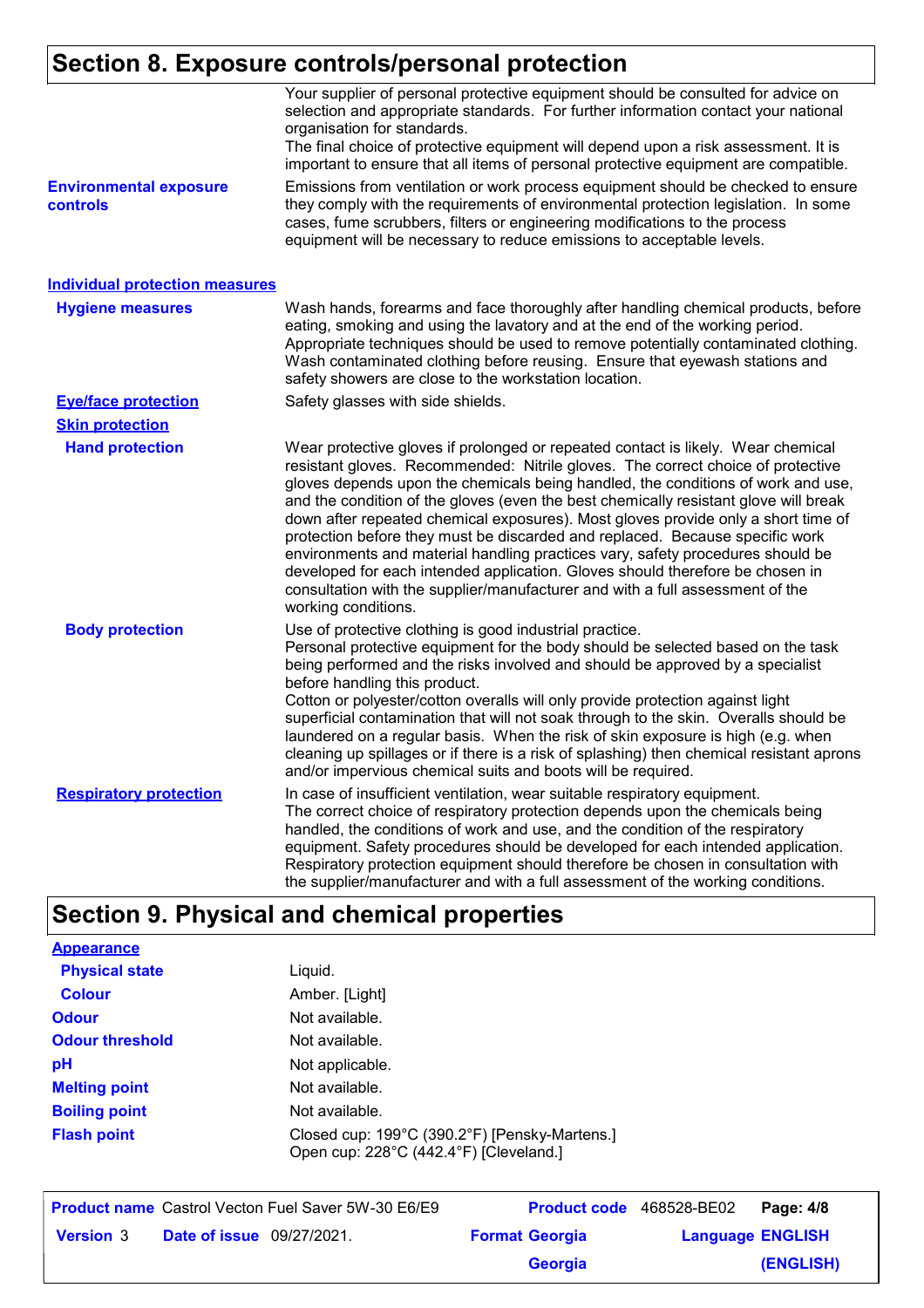### **Section 9. Physical and chemical properties**

| <b>Evaporation rate</b>                           | Not available.                                                                                                                                 |
|---------------------------------------------------|------------------------------------------------------------------------------------------------------------------------------------------------|
| <b>Flammability (solid, gas)</b>                  | Not applicable. Based on - Physical state                                                                                                      |
| Lower and upper explosive<br>(flammable) limits   | Not available.                                                                                                                                 |
| <b>Vapour pressure</b>                            | Not available.                                                                                                                                 |
| <b>Vapour density</b>                             | Not available.                                                                                                                                 |
| <b>Relative density</b>                           | Not available.                                                                                                                                 |
| <b>Density</b>                                    | $\leq$ 1000 kg/m <sup>3</sup> (<1 g/cm <sup>3</sup> ) at 15 <sup>°</sup> C                                                                     |
| <b>Solubility</b>                                 | insoluble in water.                                                                                                                            |
| <b>Partition coefficient: n-</b><br>octanol/water | Not available.                                                                                                                                 |
| <b>Auto-ignition temperature</b>                  | Not available.                                                                                                                                 |
| <b>Decomposition temperature</b>                  | Not available.                                                                                                                                 |
| <b>Viscosity</b>                                  | Kinematic: 69.47 mm <sup>2</sup> /s (69.47 cSt) at 40 $^{\circ}$ C<br>Kinematic: 11.5 to 12.29 mm <sup>2</sup> /s (11.5 to 12.29 cSt) at 100°C |

### **Section 10. Stability and reactivity**

| <b>Reactivity</b>                            | No specific test data available for this product. Refer to Conditions to avoid and<br>Incompatible materials for additional information.                                   |
|----------------------------------------------|----------------------------------------------------------------------------------------------------------------------------------------------------------------------------|
| <b>Chemical stability</b>                    | The product is stable.                                                                                                                                                     |
| <b>Possibility of hazardous</b><br>reactions | Under normal conditions of storage and use, hazardous reactions will not occur.<br>Under normal conditions of storage and use, hazardous polymerisation will not<br>occur. |
| <b>Conditions to avoid</b>                   | Avoid all possible sources of ignition (spark or flame).                                                                                                                   |
| <b>Incompatible materials</b>                | Reactive or incompatible with the following materials: oxidising materials.                                                                                                |
| <b>Hazardous decomposition</b><br>products   | Under normal conditions of storage and use, hazardous decomposition products<br>should not be produced.                                                                    |

### **Section 11. Toxicological information**

#### **Information on toxicological effects**

#### **Aspiration hazard**

| <b>Name</b>                                               | <b>Result</b>                         |
|-----------------------------------------------------------|---------------------------------------|
| Distillates (petroleum), hydrotreated heavy paraffinic    | <b>ASPIRATION HAZARD - Category 1</b> |
| Distillates (petroleum), solvent-dewaxed heavy paraffinic | <b>ASPIRATION HAZARD - Category 1</b> |
| Distillates (petroleum), hydrotreated light paraffinic    | <b>ASPIRATION HAZARD - Category 1</b> |
| Distillates (petroleum), solvent-dewaxed light paraffinic | <b>ASPIRATION HAZARD - Category 1</b> |

**Information on likely routes**  Routes of entry anticipated: Dermal, Inhalation.

**of exposure**

**Potential acute health effects**

| <b>Eye contact</b>  | No known significant effects or critical hazards.                                                   |
|---------------------|-----------------------------------------------------------------------------------------------------|
| <b>Inhalation</b>   | Vapour inhalation under ambient conditions is not normally a problem due to low<br>vapour pressure. |
| <b>Skin contact</b> | Defatting to the skin. May cause skin dryness and irritation.                                       |
| <b>Ingestion</b>    | No known significant effects or critical hazards.                                                   |
|                     |                                                                                                     |

|                  |                                  | <b>Product name</b> Castrol Vecton Fuel Saver 5W-30 E6/E9 | <b>Product code</b> 468528-BE02 |                         | Page: 5/8 |
|------------------|----------------------------------|-----------------------------------------------------------|---------------------------------|-------------------------|-----------|
| <b>Version</b> 3 | <b>Date of issue</b> 09/27/2021. |                                                           | <b>Format Georgia</b>           | <b>Language ENGLISH</b> |           |
|                  |                                  |                                                           | <b>Georgia</b>                  |                         | (ENGLISH) |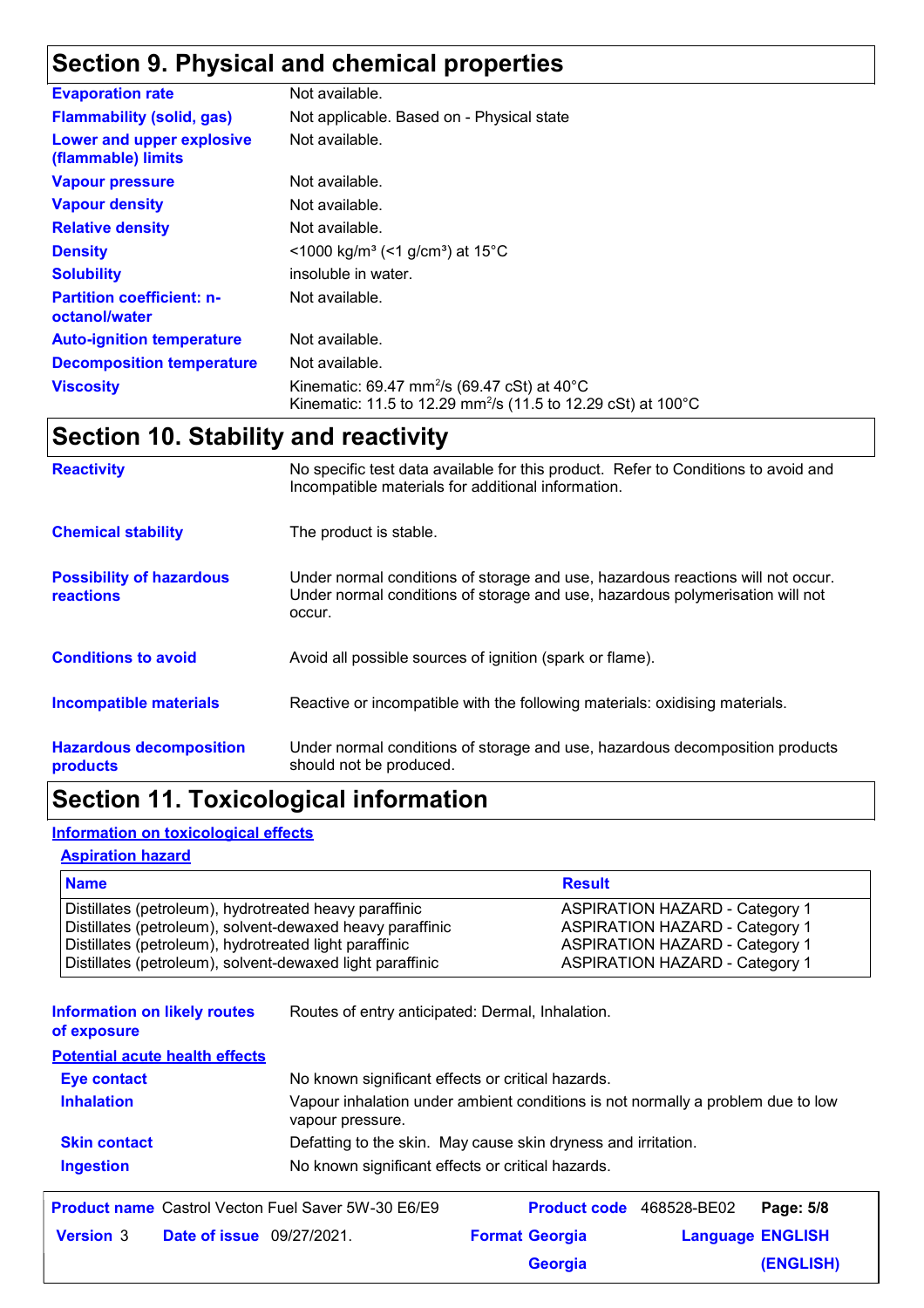## **Section 11. Toxicological information**

|                                         | Symptoms related to the physical, chemical and toxicological characteristics                                                                                                                                                                                                                                                                                                                                       |
|-----------------------------------------|--------------------------------------------------------------------------------------------------------------------------------------------------------------------------------------------------------------------------------------------------------------------------------------------------------------------------------------------------------------------------------------------------------------------|
| <b>Eye contact</b>                      | No specific data.                                                                                                                                                                                                                                                                                                                                                                                                  |
| <b>Inhalation</b>                       | No specific data.                                                                                                                                                                                                                                                                                                                                                                                                  |
| <b>Skin contact</b>                     | Adverse symptoms may include the following:<br>irritation<br>dryness<br>cracking                                                                                                                                                                                                                                                                                                                                   |
| <b>Ingestion</b>                        | No specific data.                                                                                                                                                                                                                                                                                                                                                                                                  |
|                                         | Delayed and immediate effects as well as chronic effects from short and long-term exposure                                                                                                                                                                                                                                                                                                                         |
| <b>Eye contact</b>                      | Potential risk of transient stinging or redness if accidental eye contact occurs.                                                                                                                                                                                                                                                                                                                                  |
| <b>Inhalation</b>                       | Overexposure to the inhalation of airborne droplets or aerosols may cause irritation<br>of the respiratory tract.                                                                                                                                                                                                                                                                                                  |
| <b>Skin contact</b>                     | Prolonged or repeated contact can defat the skin and lead to irritation, cracking and/<br>or dermatitis.                                                                                                                                                                                                                                                                                                           |
| <b>Ingestion</b>                        | Ingestion of large quantities may cause nausea and diarrhoea.                                                                                                                                                                                                                                                                                                                                                      |
| <b>Potential chronic health effects</b> |                                                                                                                                                                                                                                                                                                                                                                                                                    |
| <b>General</b>                          | <b>USED ENGINE OILS</b><br>Combustion products resulting from the operation of internal combustion engines<br>contaminate engine oils during use. Used engine oil may contain hazardous<br>components which have the potential to cause skin cancer. Frequent or prolonged<br>contact with all types and makes of used engine oil must therefore be avoided and a<br>high standard of personal hygiene maintained. |
| <b>Carcinogenicity</b>                  | No known significant effects or critical hazards.                                                                                                                                                                                                                                                                                                                                                                  |
| <b>Mutagenicity</b>                     | No known significant effects or critical hazards.                                                                                                                                                                                                                                                                                                                                                                  |
| <b>Teratogenicity</b>                   | No known significant effects or critical hazards.                                                                                                                                                                                                                                                                                                                                                                  |
| <b>Developmental effects</b>            | No known significant effects or critical hazards.                                                                                                                                                                                                                                                                                                                                                                  |
| <b>Fertility effects</b>                | No known significant effects or critical hazards.                                                                                                                                                                                                                                                                                                                                                                  |

### **Section 12. Ecological information**

**Environmental effects** No known significant effects or critical hazards.

#### **Persistence and degradability**

Partially biodegradable.

#### **Bioaccumulative potential**

This product is not expected to bioaccumulate through food chains in the environment.

| <b>Mobility in soil</b><br><b>Mobility</b> | Spillages may penetrate the soil causing ground water contamination.                                                      |
|--------------------------------------------|---------------------------------------------------------------------------------------------------------------------------|
| <b>Other ecological information</b>        | Spills may form a film on water surfaces causing physical damage to organisms.<br>Oxygen transfer could also be impaired. |

|                  |                                  | <b>Product name</b> Castrol Vecton Fuel Saver 5W-30 E6/E9 | Product code 468528-BE02 |                         | Page: 6/8 |
|------------------|----------------------------------|-----------------------------------------------------------|--------------------------|-------------------------|-----------|
| <b>Version 3</b> | <b>Date of issue</b> 09/27/2021. |                                                           | <b>Format Georgia</b>    | <b>Language ENGLISH</b> |           |
|                  |                                  |                                                           | <b>Georgia</b>           |                         | (ENGLISH) |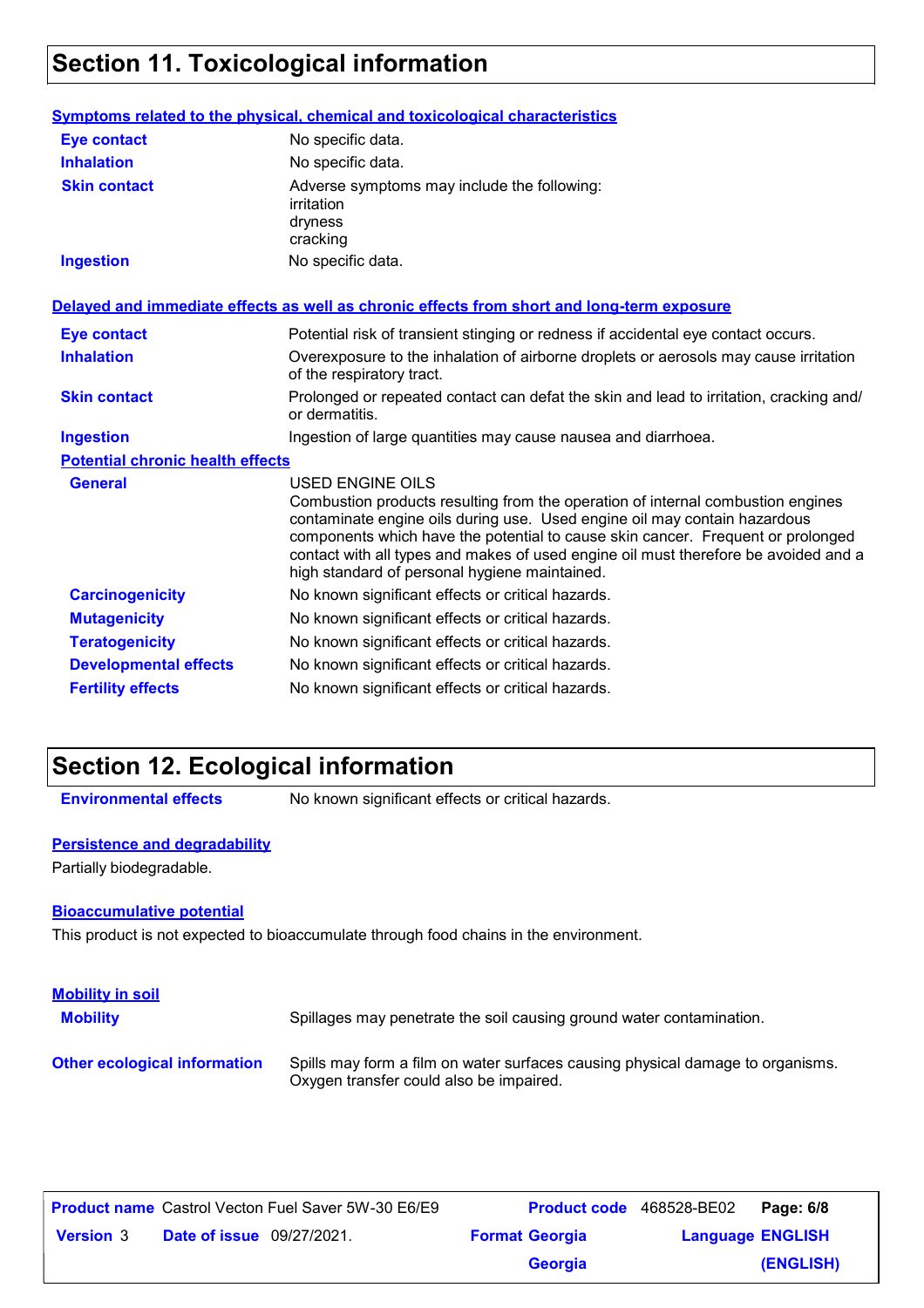### **Section 13. Disposal considerations**

| <b>Disposal methods</b> | The generation of waste should be avoided or minimised wherever possible.<br>Significant quantities of waste product residues should not be disposed of via the<br>foul sewer but processed in a suitable effluent treatment plant. Dispose of surplus<br>and non-recyclable products via a licensed waste disposal contractor. Disposal of<br>this product, solutions and any by-products should at all times comply with the<br>requirements of environmental protection and waste disposal legislation and any<br>regional local authority requirements. Waste packaging should be recycled.<br>Incineration or landfill should only be considered when recycling is not feasible. This<br>material and its container must be disposed of in a safe way. Empty containers or<br>liners may retain some product residues. Avoid dispersal of spilt material and runoff<br>and contact with soil, waterways, drains and sewers. |
|-------------------------|----------------------------------------------------------------------------------------------------------------------------------------------------------------------------------------------------------------------------------------------------------------------------------------------------------------------------------------------------------------------------------------------------------------------------------------------------------------------------------------------------------------------------------------------------------------------------------------------------------------------------------------------------------------------------------------------------------------------------------------------------------------------------------------------------------------------------------------------------------------------------------------------------------------------------------|
|                         |                                                                                                                                                                                                                                                                                                                                                                                                                                                                                                                                                                                                                                                                                                                                                                                                                                                                                                                                  |

#### **Section 14. Transport information**

|                                      | <b>IMDG</b>              | <b>IATA</b>              |
|--------------------------------------|--------------------------|--------------------------|
| <b>UN number</b>                     | Not regulated.           | Not regulated.           |
| <b>UN proper</b><br>shipping name    | $\overline{\phantom{0}}$ | $\overline{\phantom{a}}$ |
| <b>Transport hazard</b><br>class(es) | $\blacksquare$           | ٠                        |
| <b>Packing group</b>                 | $\overline{\phantom{a}}$ | $\overline{\phantom{a}}$ |
| <b>Environmental</b><br>hazards      | No.                      | No.                      |
| <b>Additional</b><br>information     | $\overline{\phantom{a}}$ | ٠                        |

**Special precautions for user** Not available.

#### **Section 15. Regulatory information**

#### **Regulation according to other foreign laws**

| <b>REACH Status</b>                                             | The company, as identified in Section 1, sells this product in the EU in compliance<br>with the current requirements of REACH. |
|-----------------------------------------------------------------|--------------------------------------------------------------------------------------------------------------------------------|
| <b>United States inventory</b><br>(TSCA 8b)                     | All components are active or exempted.                                                                                         |
| <b>Australia inventory (AICS)</b>                               | All components are listed or exempted.                                                                                         |
| <b>Canada inventory</b>                                         | All components are listed or exempted.                                                                                         |
| <b>China inventory (IECSC)</b>                                  | At least one component is not listed.                                                                                          |
| <b>Japan inventory (ENCS)</b>                                   | All components are listed or exempted.                                                                                         |
| <b>Korea inventory (KECI)</b>                                   | All components are listed or exempted.                                                                                         |
| <b>Philippines inventory</b><br>(PICCS)                         | All components are listed or exempted.                                                                                         |
| <b>Taiwan Chemical</b><br><b>Substances Inventory</b><br>(TCSI) | All components are listed or exempted.                                                                                         |